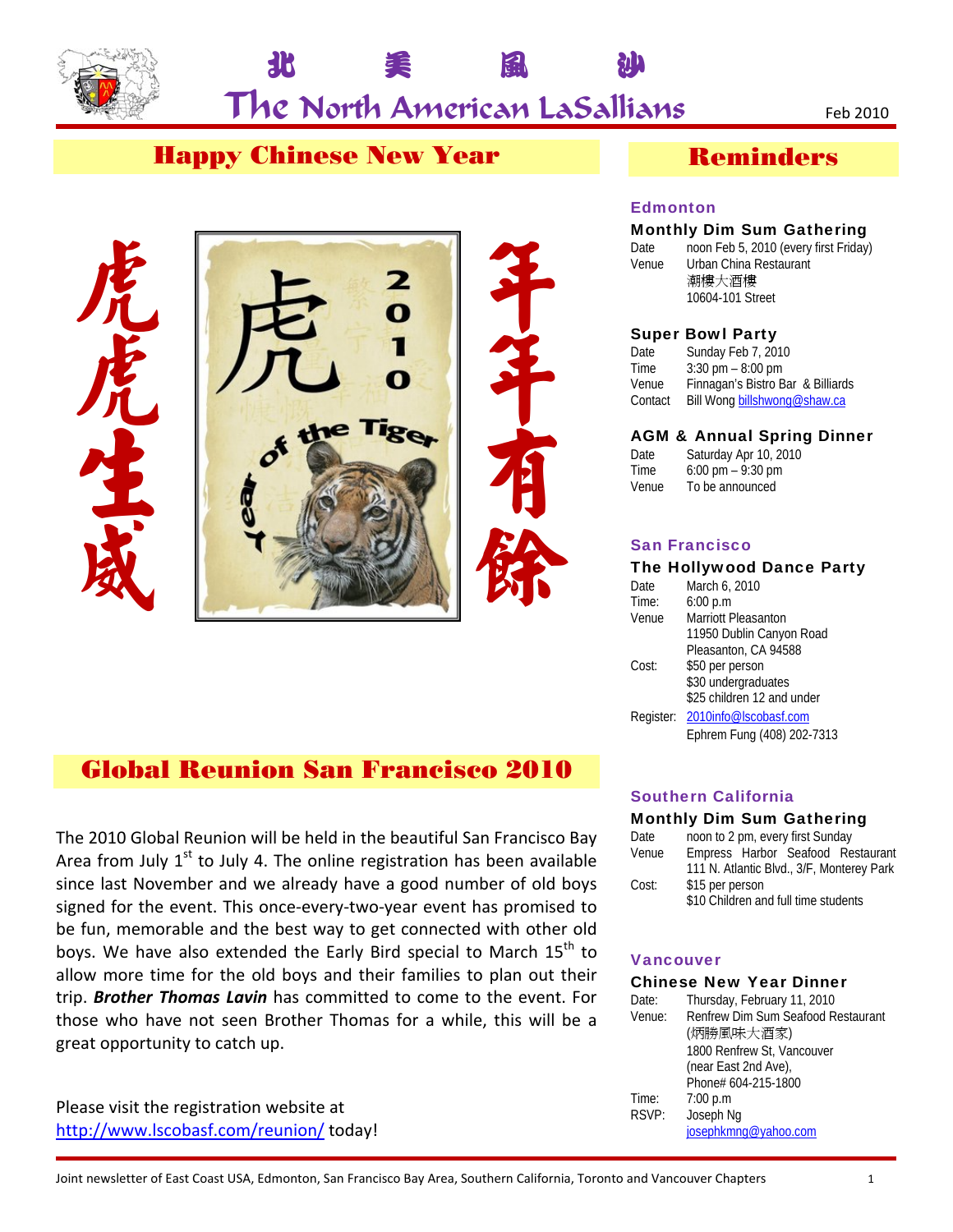

**北 美 風 沙** 

## Chapter News

#### **Toronto**

#### **New Year Eve Dinner**

#### **Jimmy Chang (1966)**

The traditional Toronto Chapter New Year Eve Dinner was again a great success, attended by 45 tables of old boys, families and guests. Almost all had a most enjoyable evening in the company of old friends and families. The dance floor was packed every time music was playing.

In addition to the live band and DJ, several old boys also performed as guest singers. But the highlight of the evening was a surprise performance by Elvis the King, who turned out to be our First Vice President Peter Lau (1969). Peter certainly captured the hearts of many of the ladies present that evening.

Thanks to our generous donors, every lady was greeted with a beautiful yellow rose at the door (as in previous years), each table was filled with an abundance of table prizes, and there were so many door prizes that we almost didn't have enough time to draw them all. The first prize was even better than last year's – a 42" Samsung LCD TV.

As usual, the 50/50 draw was also very popular and the first prize went to chapter director Louis Pomeroy (1941), who led the grace before meal.

We owe this success to the experienced, dedicated and hard working organizing committee under the leadership of Peter Chan (1972), who actually could not attend the event in person that evening due to extraordinary circumstances. We all look forward to another great party next year, hopefully with an improved seating plan.



**Greeting arriving old boys & guests at reception Line dancing led by Thomas Tam (1963)**





**Having a good time! Long time no see!**

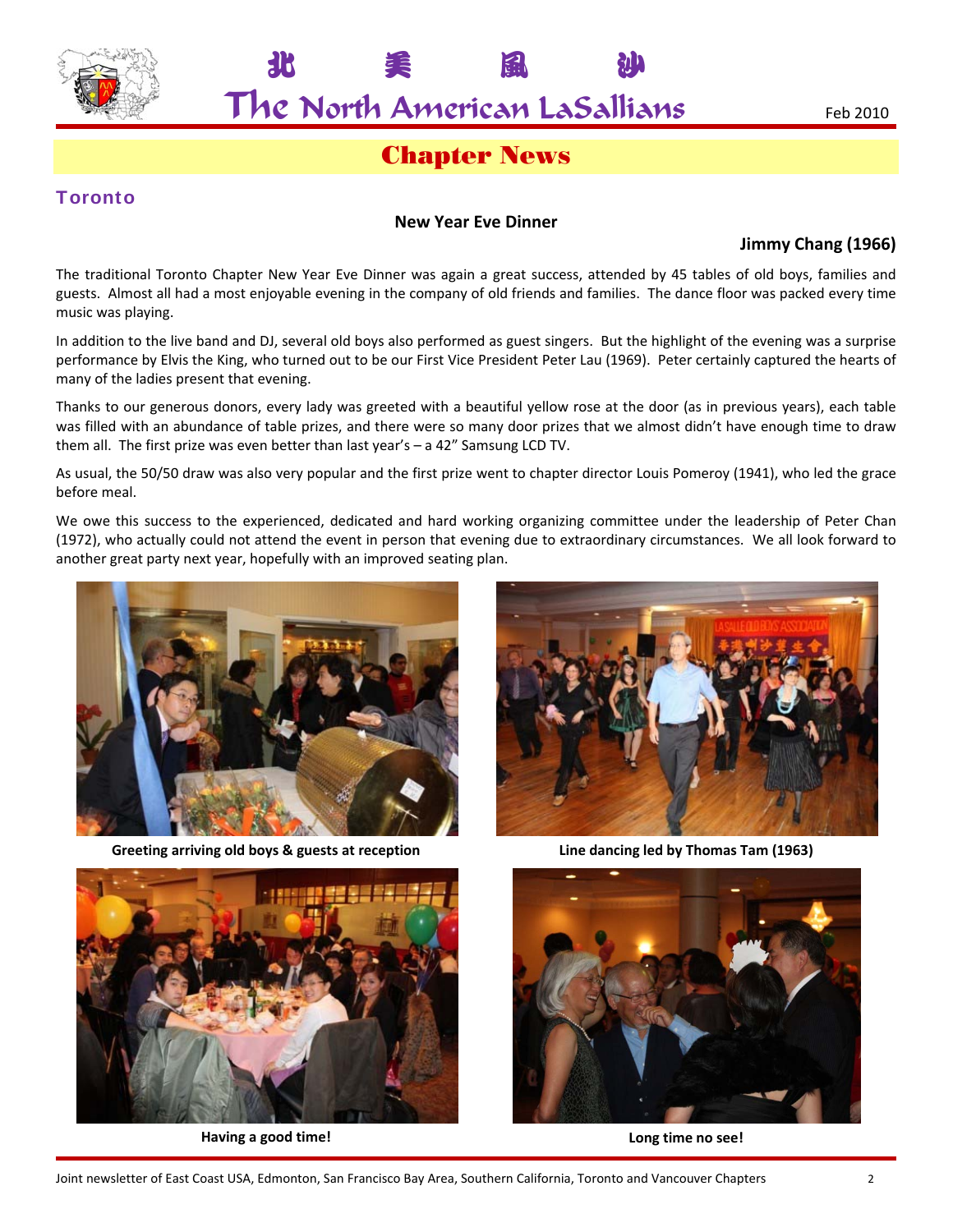







**More dancing! Johnson Ng (1963) performing.**



**The King – Peter Lau (1969) Gloria, keeper of former chapter president Michael L.F.Yuen (1974) drawing a lucky ticket.**



**The grand price & other prizes. Happy New Year!**

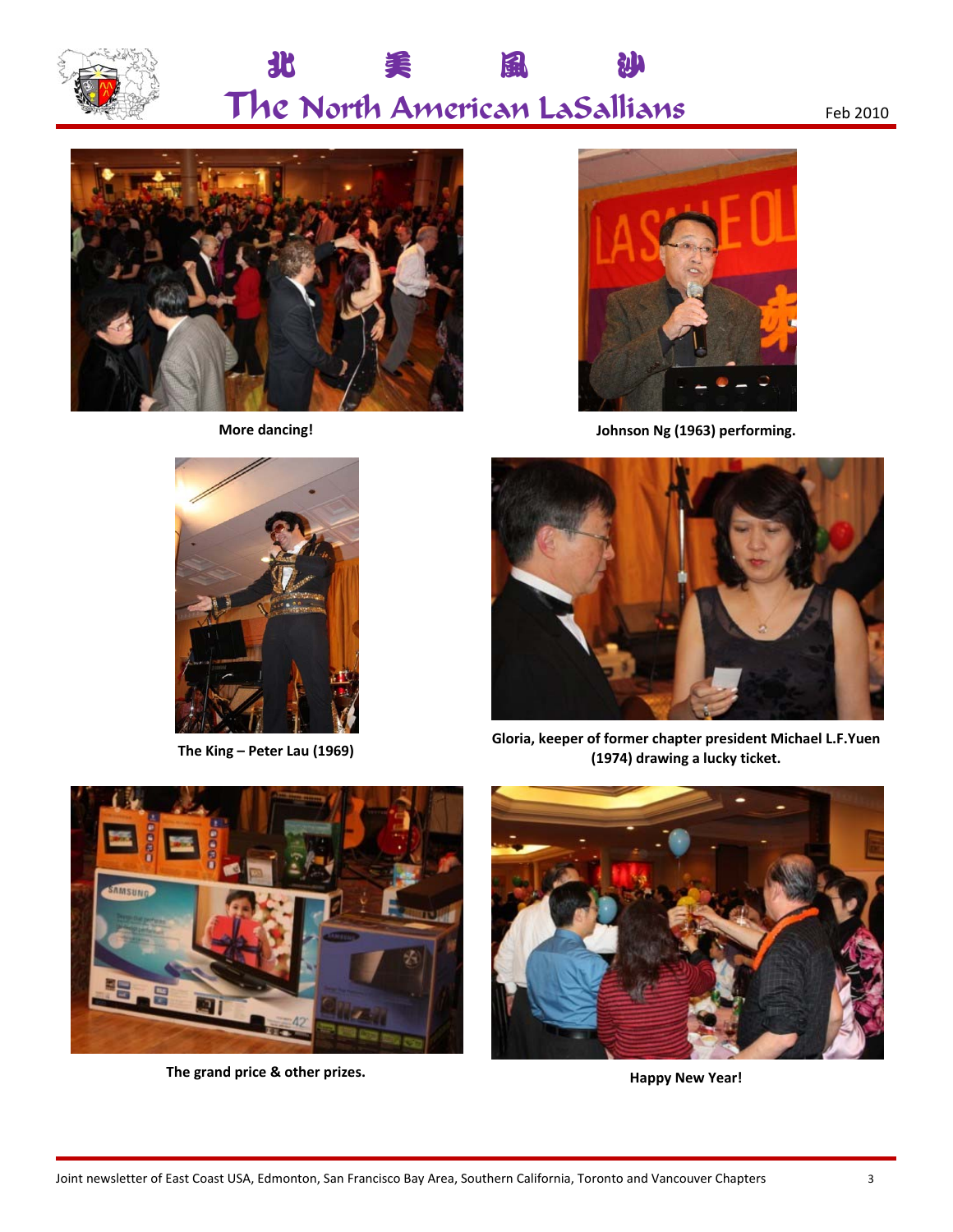

**北 美 風 沙** 

#### San Francisco

#### **San Francisco Chapter Spring Dinner Dance Party ‐ "Hollywood Theme"**

Happy New Year, LaSallians! I hope all of you are on to a great start for the new year. This year's annual dinner is going to be grand and fun, and you don't want to miss it.

2010 is an important year to all of us. It isn't only because of the World Cup in June, it's because the San Francisco Bay Area Chapter will be the proud host of the 2010 LSCOB Global Reunion. To kick off 2010 in style, we are hosting a **Hollywood‐themed dance party** for our 9th annual dinner gathering. The evening's program will include a 3-course meal, raffle drawing, and hours of dancing. Everything is in place awaiting your graceful presence!

#### **La Salle & Friends Celebrating 9th Annual Dinner: The Hollywood Dance Party**

**Saturday, March 6, 2010** Marriott Pleasanton 11950 Dublin Canyon Road Pleasanton, CA 94588 6:00p Registration & Cash Bar 7:00p Program Commences Cocktail Attire, Hollywood‐themed Adult \$50 12 & Under \$25

Old Boys currently in Undergraduate Studies \$30

We invite all local old boys and out-of-town guests to celebrate with us at this event. Please contact 2010info@lscobasf.com or call Ephrem Fung at 408‐202‐7313 to register.

#### Vancouver

#### **Chinese New Year Dinner**

- Date: Thursday, February 11, 2010
- Venue: Renfrew Dim Sum Seafood Restaurant
	- (炳勝風味大酒家)
	- 1800 Renfrew St, Vancouver (near East 2nd Ave),
	- Phone# 604‐215‐1800
- Time: 7:00 p.m
- RSVP: Joseph Ng email: josephkmng@yahoo.com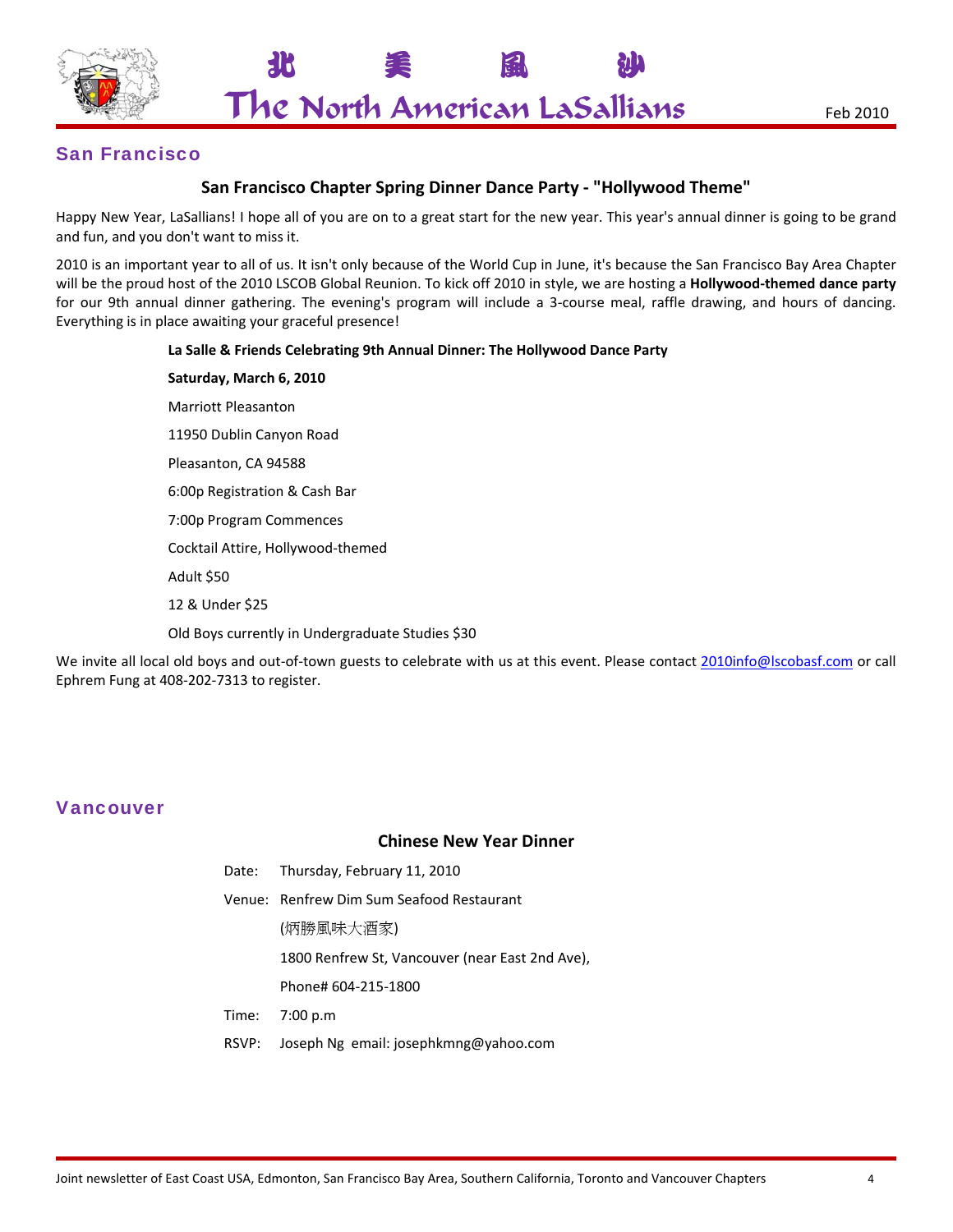

源禮藩(74)

The North American LaSallians Feb <sup>2010</sup>

**北 美 風 沙** 

## Life Update

**Michael Yuen (1974)**

去年秋回港,初到中環國際金融中心一逛,驚嘆其之金玉巍峨,又失怯於熙 攘男女, 寶馬雕車, 茫茫然大都會之繁囂。翌日到志蓮淨苑, 繞步南蓮園 池,心神一曠。始知紙醉迷城,慈雲山下,尚有一漂寒清,半畝禪香,喜幸 爲港人心靈綠洲、試以七律寄意。

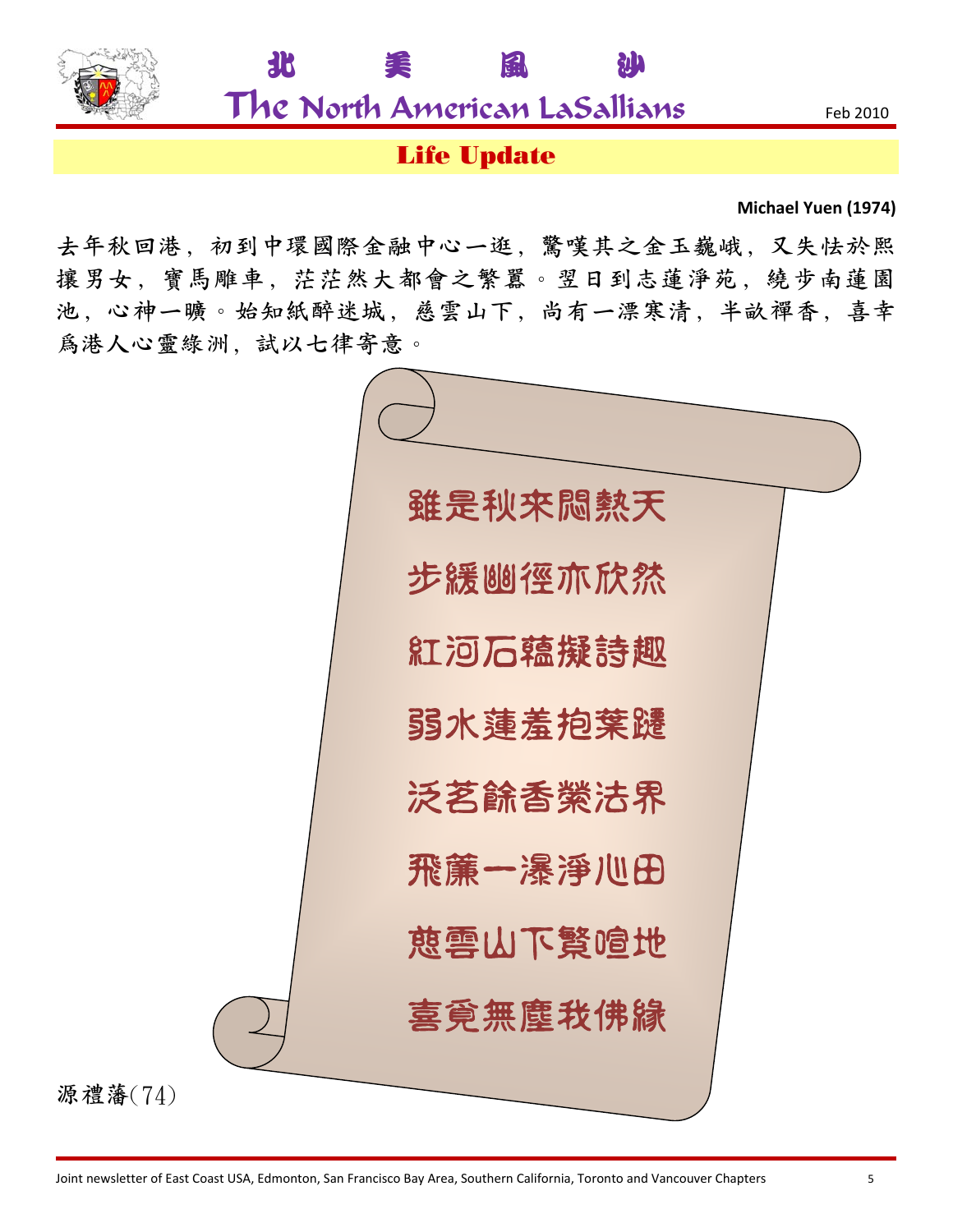

美

#### **VISIT TO O HONG KO ONG December 2 2009 – Janua ary 2010**

**鼠** 

**Ւ**

## **Willia m Lai (1961 )**

Feb 2010

My wife, Vivien, and I visited Hong Kong for a family wedding. During the stay, I had the opportunity to attend two functions involving La Salle Old Boys.

The first was a joint Happy Hour of Maryknoll Convent School former students and La Salle Old Boys, held at the Lusitano Club in Central on Friday, December 19. Apparently this social gathering occurs semi-regularly, but I had never been to one. I was informed of this occasion before we left Edmonton and was encouraged to attend if possible. Upon arrival at the Club, I did not know anyone there, including OBs. But I was quickly made welcomed and included into the group. There was also an instant rapport with the Maryknoll participants, which points up the unique relationship between La Salle boys and Maryknoll girls. Interactions between and among those present were very lively. It was a very enjoyable evening.

**Δ**

On January 8, I was invited to a lunch gathering with about 20 OBs from my era (early 60s). Apparently this group meets regularly. Ronnie Poon, my F5 classmate who had also visited us



**Fr rom right: Henr rique Souza (196 65), William Lai i (1961) and two Maryknoll Convent School former Students, Lani Sinawi and H Helena Nguyen.**

in Edmonton in 2008, was the prime mover behind this luncheon to time it to coincide with my stay in Hong Kong. Yip Kim Hung, Honorary President of the Edmonton Chapter now residing in Vancouver, was also present. I did not know everyone there, and many were not from my class or graduation year, but I did reconnect with a couple of old class mates.



**seat ed from left: Yip K Kim Hung (62), I p Moon Wai (61 1), Ronnie Poon n (61), Willi iam Lai (61), K.K K. Wong (62), Yip p Kam Kong ((61 1), Tang Kam Hong (60), Poon Wai Chau (62);** 

**stan ding from left: Dennis** Ho Chung Kuen (61), James Ho Kam Cheong (61), **Lau Y Yin Yue (61).**



**seated fr rom left: William L Lai (61), Chan Yi in Fat (62), Chan n Ho Fung (61), Tang Kam m Hong (60), De ennis Ho Chung K Kuen (61);** 

**standing g from left: Peter Kim mpton Wong (61 1), Thomas Leun ng (62), Poon W Wai Chau (62), Lau Yin Y Yue (61), James Ho Kam Cheing (61), Yip Yam K Kong (61), Ip Moon Wai (61), K.K. W Wong (62), Ronn nie Poon (61), Fung Ma an Fai (61), Mich hael Wong (62), Ho Fook Shu (61 1).**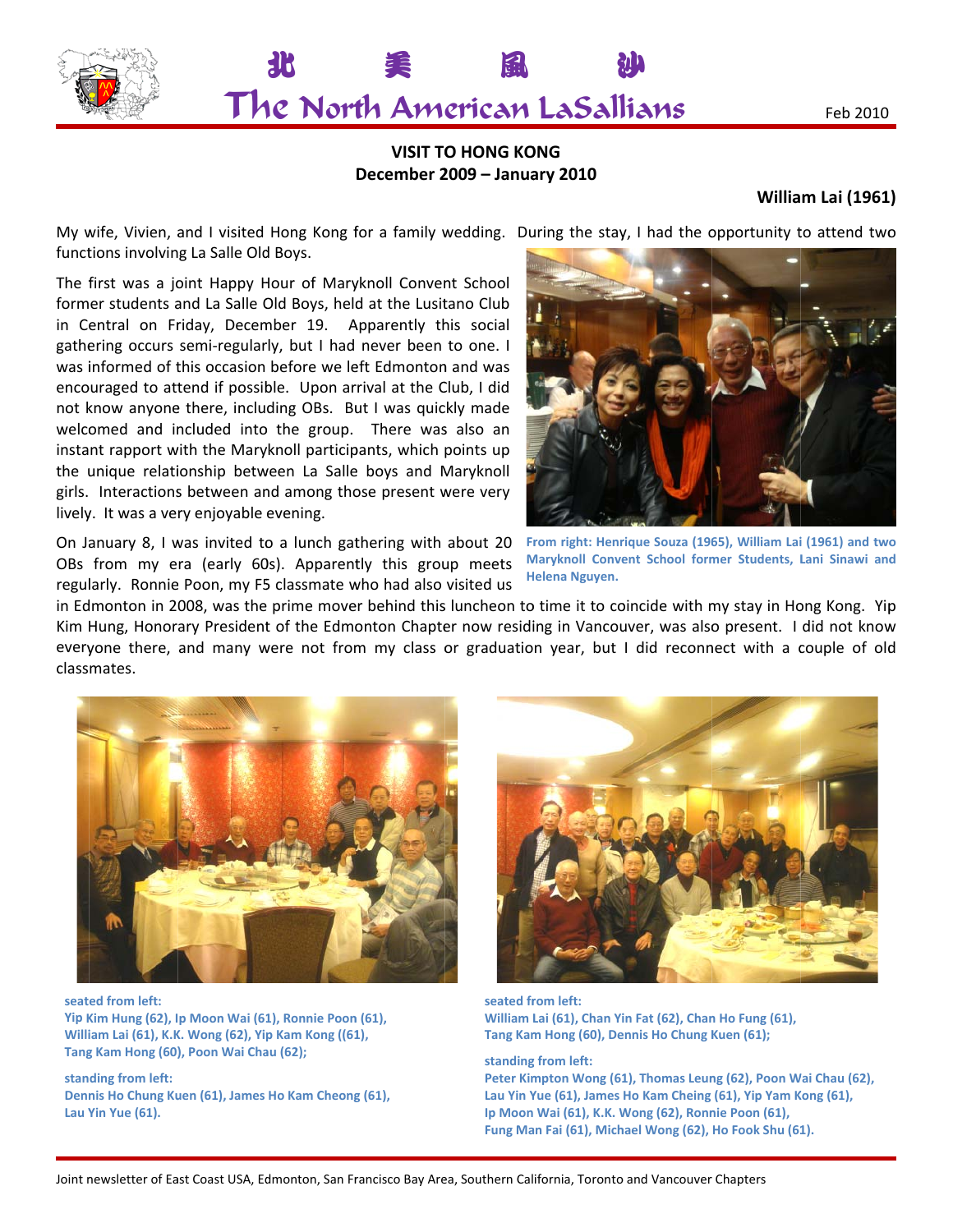

**北 美 風 沙** 

## News Clip

I find this article in MingPao (明報) Hong Kong January 24, 2010. The content is very inspiring especially for those new and young graduates. Thus I submit to the newsletter and hope to share this good read with you.

#### **Calvin Chan (1971)**

### 最大網上鞋店總裁:快樂是成功之本

【明報專訊】一名婦人的丈夫在全球最大網上鞋店 Zappos 訂購鞋子,剛收到貨品便過身了。妻子致電 公司詢問可否退貨,要求獲接納之餘,更收到顧客服務員自發 送來的鮮花。Zappos 行政總裁謝家華 (Tony)表示,員工投入工作是因為工作愉快,而令員工和客人開心,正是 Zappos 的成功之道。

### 初創廣告公司 後賣微軟

香港當代文化中心一連 3 日舉辦「MaD 全會」,昨日請來美籍台灣人 Tony 在內的 3 名企業家分享創業 心得。Tony 在哈佛大學修讀電腦科學時於宿舍創立薄餅速遞公司,後與友人成立廣告網絡商 LinkExchange,但他漸漸發現早上不願起脇上班,「這裏不再是個好玩的地方」,遂把公司以 2.65 億 美元賣給微軟。那年他才 24 歲。

以前工作為賺錢,現在錢已足夠讓 Tony 一世不用工作,他於是開始反思工作的意義。他發現,人生目 標無論是健康、置業還是覓得合適伴侶,最終都是為了快樂,既然如此,工作時何不讓自己開心一點?

那時 Tony 與友人成立公司投資及協助新興網絡公司,1999 年開始為成立兩個月的 Zappos 擔任顧問。 雖然鞋店 99 年總銷售額幾乎是零,但 Tony 覺得公司 「好玩」之餘亦具潛力,00 年轉為全職打理。 Zappos 在他領導下,銷售額由 00 年的 160 萬美元升至 08 年逾 10 億美元。

#### 訂貨翌日即到 一年內可退貨

Tony 的領導重點是提升服務質素,公司 10 個「核心價值」之首正是「服務要好得令人嘩然」(Deliver WOW Through Service) 。Zappos 每天 24 小時都有顧客服務員接聽熱線,美國本土郵遞全免,大部分 顧客在訂購翌日便收到貨。Zappos 更設有 365 日退貨 政策,即客人如果對貨品不是百分百滿意,可於 1 年內獲原銀奉還,在美國退貨的郵遞亦全免。Tony 表示,他們的成功就是靠客人購物開心而向親友 宣傳,建立 口碑。

#### 怪招確保員工熱愛工作

Tony 說,員工工作愉快,對服務質素非常重要,要做到這點,「員工不要把工作視為工作、事業,而 是一種感召」。因此,應徵者要接受「文化適合度面 試」 (cultural fit interview),看看是否合乎公司 「創造趣味與一點趣怪」(create fun and a little weirdness)等核心價值。獲聘者接受為期 4 星期的有薪 培訓後,可選擇收取 2000 美元離開,確保留下來的都是因為熱愛工作而不是單單為錢。

面對台下一泷準備踏入社會的年輕人,Tony 說,如果你願意不收一分錢但熱心投入一份工作 10 年,那 就是適合你的工作,「追隨你的理念,錢、顧客、合作伙伴,自然隨之而來。」

明報記者 雷樂行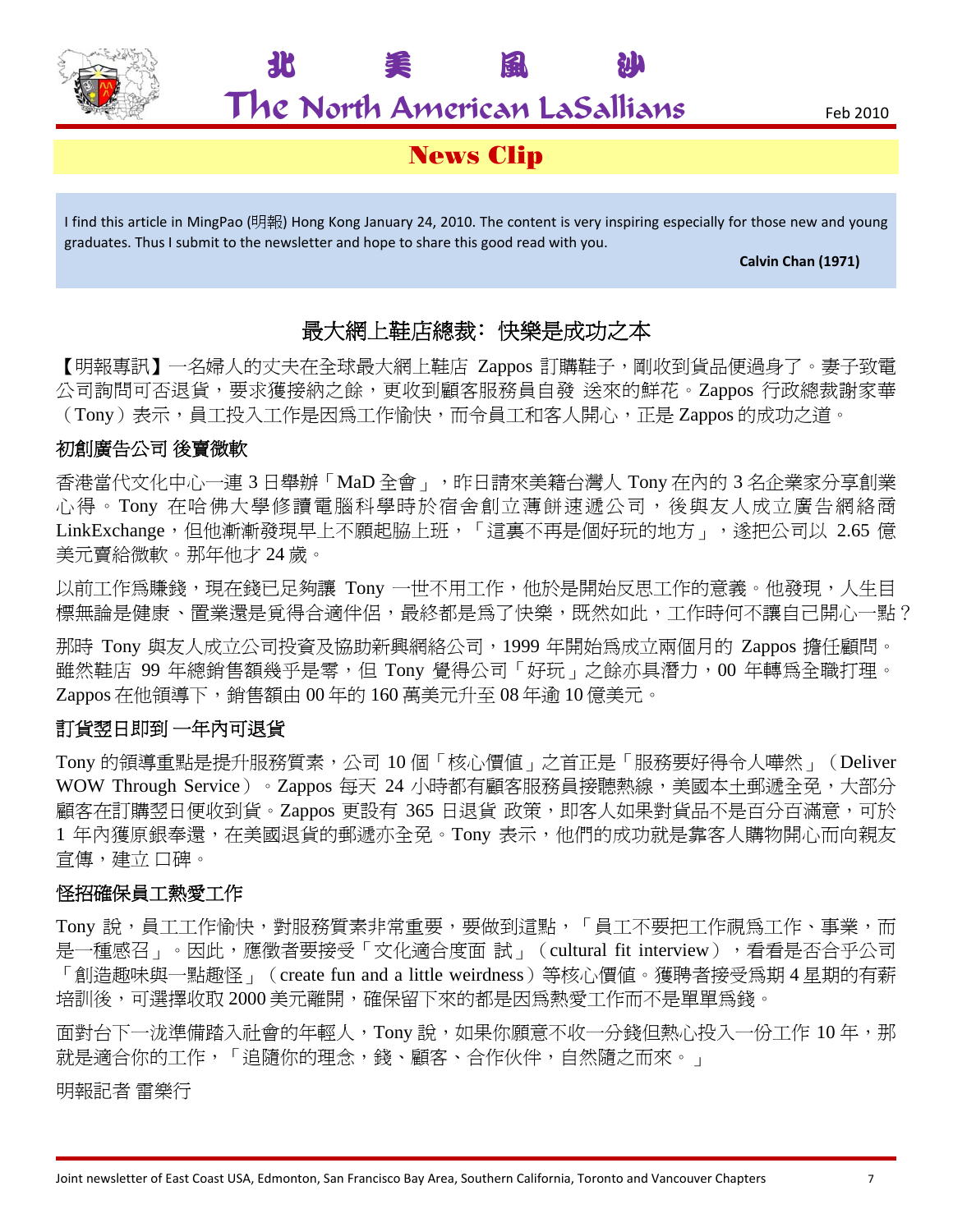

**北 美 風 沙** 

A Christmas Letter

#### **Dear Editors**

Please forward my appreciation to Mr. Kan Man Fai for his articles about his LSP school days. Just want to let Kan Man Fai know that I also came from the Tak Sun (德信) Primary School (100% Chinese school in Austin Rd). I was in P4 in 1958 (did Kan Man Fai and I knew each other then?) I still remember the class gathering bell that our headmistress at Tak Sun pulled when recess was over and we all had to freeze before the second bell sounded again at the playground. I also remembered following our teacher to her home at the Sau Chuk Yuen Rd (In Kowloon City) before I joined LSP in 1959 as a repeat for P4 (just started learning ABCD in the Chinese school and so have to repeat P4 at LSP).

Great article and carry on. Thanks for bring up the memories.

**David Wong Wan‐Keung (1967)**

#### **Dear Dave,**

I am sure Calvin would not mind that I reply directly to you. Since my school cert year was 1966 and yours 1967, I am sure we have seen each other both at Tak Sun and in La Salle.

Thank you for reading my garble on the news letter. Calvin and the editors are doing a great job with the newsletter to bring us together again, those of us who grew up under the same sky, on the same playgrounds, etc. If my writing jogs your memory, please join in and share some of your thoughts or experiences. I am sure the editors would like to hear from more contributors. I know there are many who are reading and enjoying the newsletter but have not said anything. (Somebody actually stopped me in Sai Wan Ho 西灣河 (!) and introduced himself as another old boy and told me he read and knew me from the Global Newsletter. Isn't that wonderful, Calvin?)

Good to hear from another La Salle boy who came through Tak Sun. Yes I remember the strange bell system: we were supposed to freeze at the first bell, unfreeze at the second. The nuns were pretty scary for me. They were Canadian nuns. I still don't know what denomination. The Canadian nuns later sold Tak Sun to Opus Dei, which now still runs Tak Sun.

I also did visit a Tak Sun Teacher at home when I was there: but on a side street close to Tin Kwong Road. Yes, those were the days when students visited teachers at their homes. Do they still do it?

At that time, I always thought Tak Sun 德信 was somehow related to Good Hope 德望, girls there.

Many of my classmates at La Salle came from Tak Sun. It must have something to do with Brother Henry having a good relationship with the nuns.

Judging from your email address, you may have something to do with Edmonton Power. If that is the case, you might have gone to the University of Alberta. And if you did, we might have been college-mates at U.A. Or, at least you will be interested to know that I have lived in Edmonton. I was at U.A. between 1970 and 1975. And then I was with Treasury Department of the Alberta Government for a few years before moving to Vancouver.

Everly yours,

**KMF**

These letters are published here with prior permission from the authors.

**Editorial board**